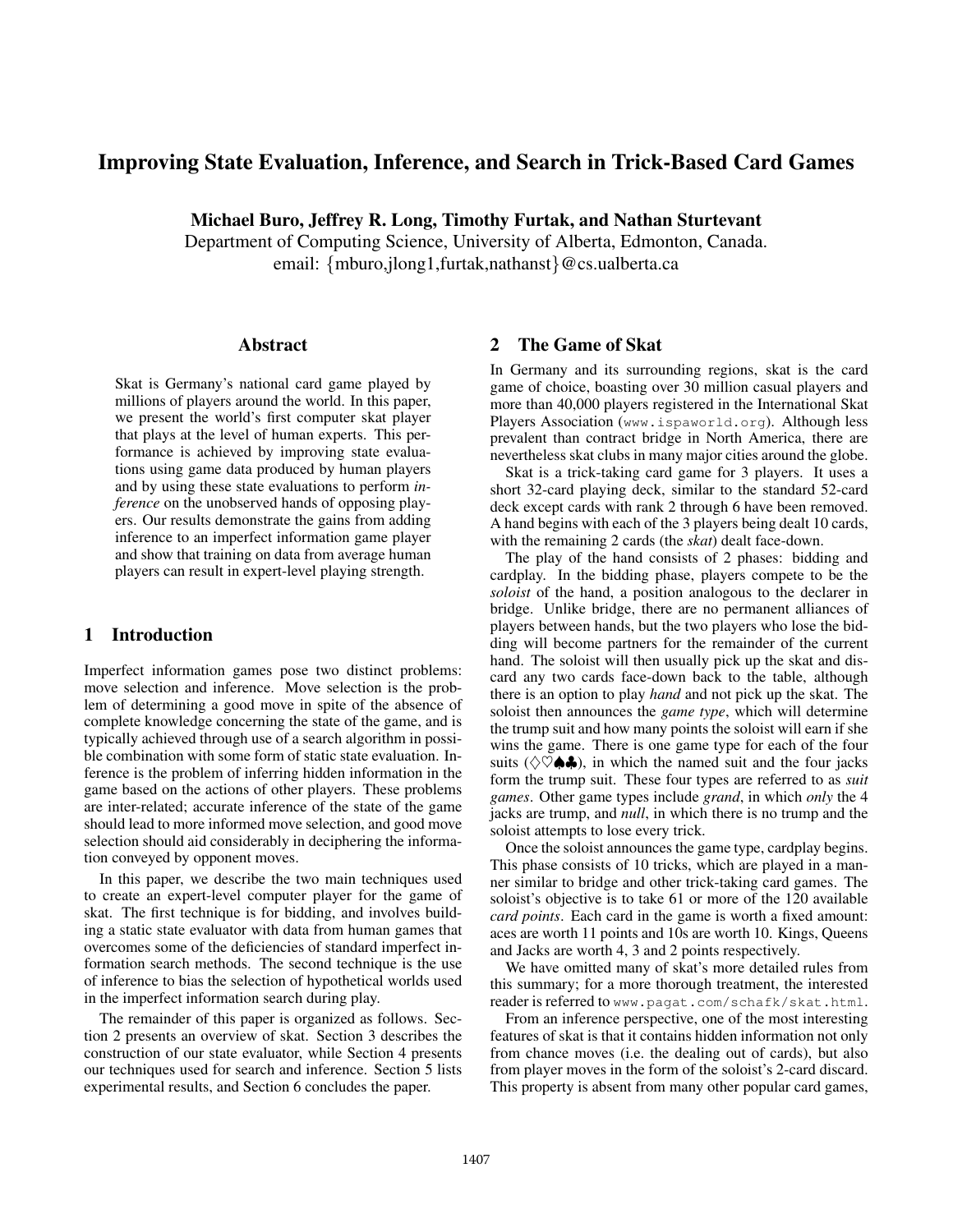such as bridge, blackjack and poker. Skat can also be described as a benign form of a multi-player game. The bidding phase is competitive between all three players, but, once card play begins, the game can somewhat safely be abstracted as a two-player game. Nevertheless, there is a need for players to infer the cards of both their opponent and their partner, creating opportunities for signaling and information sharing that would not exist in a two-player game.

### 3 Improving State Evaluation

When solving a game is infeasible due to large state spaces, it becomes necessary to approximate state values. There exist large bodies of literature in statistics, machine learning, and AI that cover the design, optimization, and evaluation of function approximators which can be used to evaluate the utility of a state for a player. Classical examples are linear material-based chess evaluators and artificial neural networks trained to predict the outcome of backgammon games [Tesauro, 1994]. Function approximators have been mostly trained for two-player perfect information games, although there has been some work on learning evaluations in multiplayer card games as well. [Sturtevant and White, 2006] describes a system that successfully uses TD-learning and a mechanism to generate features to learn a linear evaluation function for the perfect information version of hearts.

We propose approximating imperfect information state values directly and using such estimates in game tree search. The obvious benefit over perfect-information-based evaluations is that programs can judge state merits more accurately, taking players' ignorance into account. In skat, for instance, openhanded game values of null-games severely underestimate the soloist's winning chance.

If imperfect information game data is available, evaluation parameters can be estimated directly using supervised learning techniques. Otherwise, it may be possible to bootstrap imperfect information evaluations from perfect information evaluations which, when combined with search methods such as Monte Carlo, approximate optimal policies.

#### 3.1 Learning Table-Based State Evaluations

When applying learning to game tree search, evaluation accuracy and speed are a concern, because good results can be obtained either by shallow well-informed search or deeper but less-informed search. In trick-based card games many relevant evaluation features can be expressed as operations on card groups such as suits or ranks. Therefore, the generalized linear evaluation model (GLEM) framework [Buro, 1999], on which world-champion caliber Othello programs are based, is suitable for creating highly expressive yet efficient evaluation functions for card games. The top-level component of GLEM implements a generalized linear model of the form

$$
e(s) = l\left(\sum_i w_i \cdot f_i(s)\right),\,
$$

where  $e(s)$  is the state evaluation, l is an increasing and differentiable link function,  $w_i \in \mathbb{R}$  are weights and  $f_i(s)$  are state features. For the common choices of  $l(x) = x$  (linear regression) and  $l(x)=1/(1+\exp(-x))$  (logistic regression) the unique parameters  $w_i$  can be estimated quickly, but the resulting expressiveness of  $e$  may be low. To offset this limitation, GLEM uses table-based features of the form

$$
f(s) = T[h_1(s)] \dots [h_n(s)],
$$

where index functions  $h_j : s \mapsto \{0, ..., n_j - 1\}$  evaluate properties of state s and the vector of indexes is used to retrieve values from multi-dimensional table T. The advantages of table-based features are that table values can be easily learned from labeled samples and state evaluation is fast.

#### 3.2 Application to Skat Bidding

One big weakness of today's skat programs is bidding. Bidding is commonly implemented using rule-based systems designed by program authors who may not be game experts. Kupferschmid et al. approach the problem in more principled ways. Kupferschmid and Helmert [2007] discuss learning a linear success predictor from open-hand game (often abbreviated as *DDS*, which stands for *double dummy solver*) values given some features of the soloist's hand and the skat. Unfortunately, no performance figures were presented. In a followup paper, Keller and Kupferschmid [2008] describe a bidding system based on k-nearest-neighbor classification which estimates the card point score based on the soloist's hand and a knowledge base of hand instances labeled by DDS game results. Their experimental results indicate that the system is able to identify winnable hands with confidence, but no tournament results have been reported.

Our bidding system is also based on evaluating the soloist's hand in conjunction with the cards that have been discarded and the type of game to be played (we call this the "10+2 evaluation"), but instead of using a linear model we estimate winning probabilities by means of logistic regression. Basing the strength of hands on winning probability or expected payoff rather than expected card points is more suitable because the soloist's payoff in skat mostly depends on winning the game, e.g. winning with 61 or 75 card points makes no difference. We use a set of table-based features which are more expressive than the mostly count-based features used in previous work. Lastly, we have access to 22 million skat games that were played by human players on an Internet skat server located in Germany. This allows us to mitigate the problems caused by DDS-generated data and to benefit from human skat playing expertise which is still regarded as superior when compared to existing skat programs. No filtering of this data was performed however, and it is likely that players of a wide range of skill are represented in the data.

Our 10+2 evaluation  $e_g(h, s, p)$  estimates the winning probability of the soloist playing game type  $g \in \mathcal{E}$ {grand,  $\clubsuit$ ,  $\spadesuit$ ,  $\heartsuit$ ,  $\diamondsuit$ , null, null-ouvert} with 10-card hand h in playing position  $p \in \{0, 1, 2\}$  having discarded skat s.

#### Null-Game Evaluation

Conceptually, the null-game evaluation is the simplest. It is based on estimating the strength of card configurations in  $h$ separately for each suit. Recall that the soloist wins nullgames if he doesn't take a trick. Certain card configurations within a suit are safe regardless of whether the soloist has to lead or not (e.g. ♣789). Others are only safe if the soloist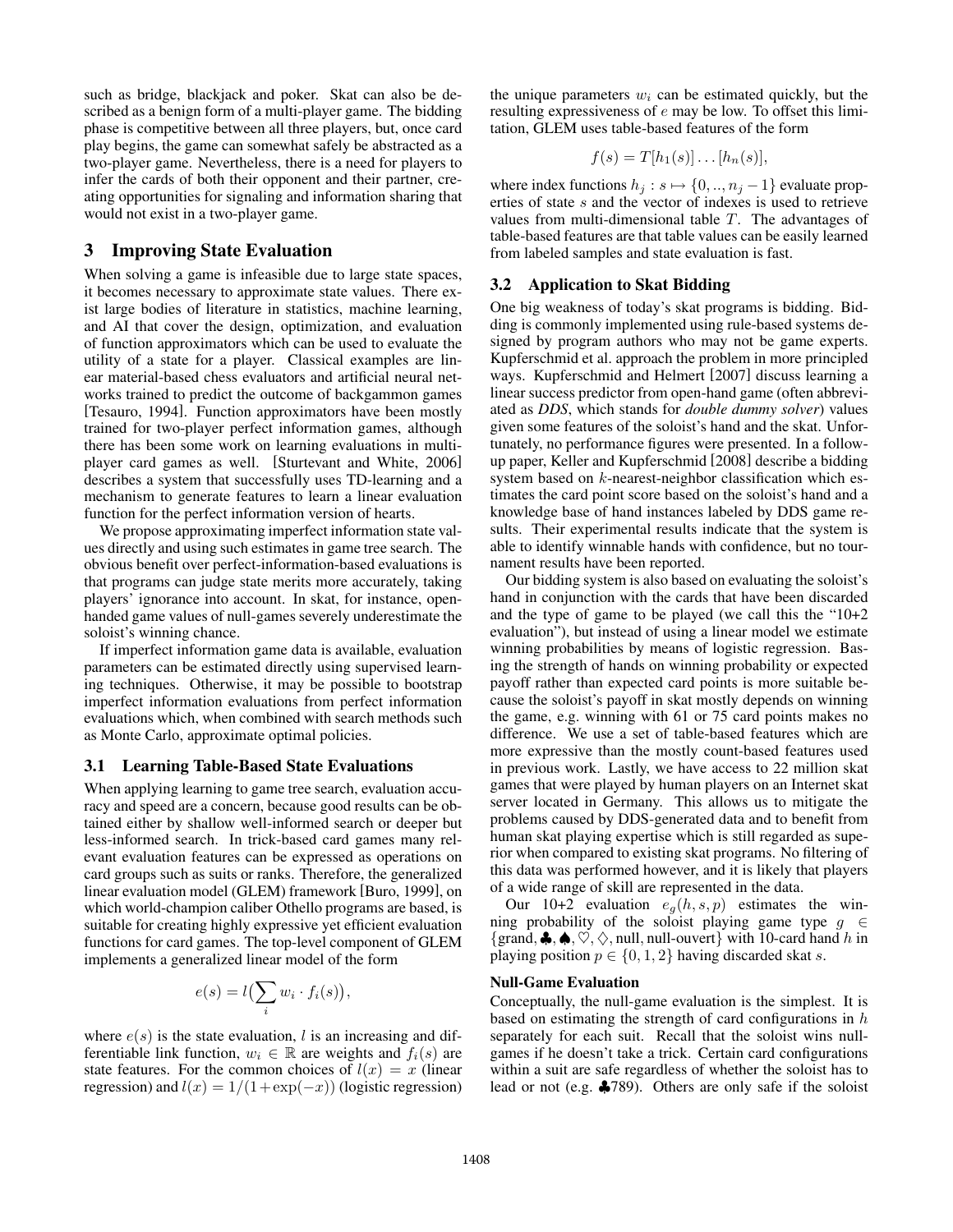doesn't have to lead (e.g. ♣79J). This suggests creating a table that assigns to each of the  $2^8 = 256$  suited card configurations a value representing the safety of that configuration. We define this value as the winning probability under the assumption that there is only one weakness in  $h$ . To evaluate  $h$  we then simply multiply the four associated configuration values assuming independence. Table values can be easily estimated from human training data. It is hard to estimate the true winning probability of unsafe null-games using DDS because the defenders get to see the weakness in  $h$  and exploit them perfectly. This leads to DDS almost always predicting soloist losses. Taking the defenders' ignorance into account, however, the soloist often has a considerable winning chance (e.g. having a singleton 10 and a void suit), which is reflected in the table values learned from human data.

#### Trump-Game Evaluation

Recall that in skat trump-games the soloist needs to get 61 or more card points to win. Because Aces and 10s are worth the most by far, skat evaluation functions need to be able to judge which party will get these cards over the course of the game. The soloist can obtain high-valued cards in several ways: by discarding them in the skat, trumping high cards played by the defenders, playing an Ace and hoping it will not be trumped, or trying to catch a 10 with an Ace.

Good skat players understand the trade-off between the number of tricks won and the number of guaranteed high cards. Ron Link, who is one of North America's strongest skat players, has developed the following simple heuristic which helps him making move decisions in all game phases (personal communication, 2008): "If you can secure  $k$  high cards, then you can give away  $k + 1$  tricks and still be confident of winning". Our evaluation functions for suit- and grand-games are based on the GLEM evaluation framework. They implement the above evaluation idea using tables to evaluate the expected number of points and tricks obtained during play. High cards for the trump suit and each off-trump suit are evaluated independently and both are combined by means of logistic regression, i.e.:

$$
e_g(h, s, p) = 1/(1 + \exp(w_0^g + \sum_{i=1}^4 w_i^g \cdot f_i^g(h, s, p))),
$$

where  $f_1^g$ ,  $f_2^g$  and  $f_3^g$ ,  $f_4^g$  evaluate the number of card points and the number of tricks made in the trump suit and off-trump where  $f_1^2$ ,  $f_2^2$  and  $f_3^2$ ,  $f_4^2$  evaluate the number of card points and the number of tricks made in the trump suit and off-trump suits, respectively, for trump game type g, and  $w_j^g \in \mathbb{R}$  are maximum-likelihood weight estimates computed from a set maximum-likelihood weight estimates computed from a set of labeled sample positions.

To compute the features  $f_1^g, \ldots, f_4^g$ , we employ a table-<br>sed evaluation using the primitive index features described based evaluation using the primitive index features described below. These table index features can be computed quickly by bit operations on words of length 32 (representing card sets) and, when combined, form a set of expressive non-linear features that capture important aspects of skat hands correlated with winning trump-games:

•  $\{\clubsuit^{\star}, \spadesuit^{\star}, \heartsuit^{\star}, \diamondsuit^{\star}\}(c) \in \{0, \ldots, 2^7-1\}$  gives the in-<br>dex corresponding to the configuration of cards in dex corresponding to the configuration of cards in c, restricted to a given suit, excluding jacks. E.g. ♣\* $({}$ ♣78J♡JA $) = 2^{0} + 2^{1} = 3.$ 

- $\{\overline{\clubsuit^{\star}}, \overline{\clubsuit^{\star}}, \overline{\heartsuit^{\star}}, \overline{\diamondsuit^{\star}}\} (c) \in \{0, \ldots, 2^{11} 1\}$  is the same<br>as  $\{ \clubsuit^{\star}, \bullet^{\star}, \heartsuit^{\star} \diamondsuit^{\star}\} (c)$  but includes all jacks. E.g. as  $\{\clubsuit^*, \spadesuit^*, \heartsuit^*, \diamondsuit^*\}(c)$ , but includes all jacks. E.g.<br>  $\clubsuit^*(\clubsuit^*\land^*\circ\Box^*\land\_) = 2^0 + 2^1 + 2^{10} + 2^8 - 1283$  $\overline{\clubsuit^{\star}}(\clubsuit 78J\heartsuit JA)=2^0+2^1+2^{10}+2^8=1283.$
- tc $(t, c) \in \{0, 1\}$  distinguishes two *trump contexts*: 0 if the # of cards in c from trump suit t is  $\leq 5$ , 1 otherwise. I.e. hard-to-win hands.
- $\text{tt}(t, o) \in \{0, 1, 2, 3\}$  counts high-valued *trump targets* (Aces and Tens) amongst opponents' cards  $o = (h \cup s)^c$ which are not from trump-suit  $t$ . The count is clipped at 3, as usually no more than 3 high cards can be trumped.
- $vt(t, h) \in \{0, 1, 2\}$  represents the number of high cards in the soloist's hand that are *vulnerable* to defenders' trumps (clipped at  $2$ ) — for trump suit t.

Using these building blocks, our table-based suit-game evaluation features are defined as follows (assuming, for example, that  $\clubsuit$  is trump):

$$
f_1^{\clubsuit}(h, s, p) = \sum_{x \in \{\spadesuit^{\star}, \heartsuit^{\star}, \Diamond^{\star}\}} \text{sidePoints}[\text{tc}(\clubsuit, h \cup s)][x(s)][x(h)]
$$

$$
f_2^{\clubsuit}(h, s, p) = \sum_{x \in \{\spadesuit^{\star}, \heartsuit^{\star}, \Diamond^{\star}\}} \text{sideTricks}[\text{tc}(\clubsuit, h \cup s)][x(s)][x(h)]
$$

$$
f_3^{\clubsuit}(h, s, p) = \text{trumpPoints} \big[\widetilde{\clubsuit^{\star}}(h)\big] [\text{tt}(\clubsuit, (h \cup s)^c)] [\text{vt}(\clubsuit, h)]
$$

$$
f_4^{\clubsuit}(h, s, p) = \text{trumpTricks}[\widehat{\clubsuit^{\star}}(h)][\text{tt}(\clubsuit, (h\cup s)^c)][\text{vt}(\clubsuit, h)]
$$

The table entries of the features above predict how many card points will be taken (sidePoints) and how many tricks and high cards are secured (sideTricks) in the course of a game, given that the soloist holds cards  $h$  and the skat contains  $s$ . The side-suit tables each consist of  $2 \cdot 128 \cdot 128 = 32768$ entries, of which only 4374 are actually in use because our encoding is not tight. The *trump context* is used to help distinguish between hard to win scenarios where the soloist has fewer than 6 trump cards. We estimate these side-suit tables' entries by scanning millions of games played by humans, considering only those tricks in which at least one sidesuit card has been played by any player, and examining the outcome of those tricks. For example, if a player  $p$  holds the  $\heartsuit KQ$  and plays the  $\heartsuit Q$  in a trick consisting of  $\heartsuit AQ7$ , where an opponent plays the  $\heartsuit A$ , then we consider the  $\heartsuit KQ$ configuration to have lost  $p$  14 points (because the configuration allowed the opponent to both get an Ace home and capture the Queen), and to have lost both one trick and one highcard. The trump-related tables each have  $2048 \cdot 4 \cdot 3 = 24576$ entries which are computed similarly, now focusing on tricks involving trump cards. The grand-game evaluation structure is also similar, except that up to 4 *trump targets* and *vulnerable* high cards are considered and the trump context is replaced by an index that encodes the jack constellation and whether the soloist is in first playing position.

#### Bidding, Discarding, and Choosing Contracts

The 10+2 evaluation can be used for bidding as illustrated in Figure 1. The root value is the result of an expecti-max computation of winning probability over all soloist choices (picking up the skat or not, selecting the game type (6 choices) to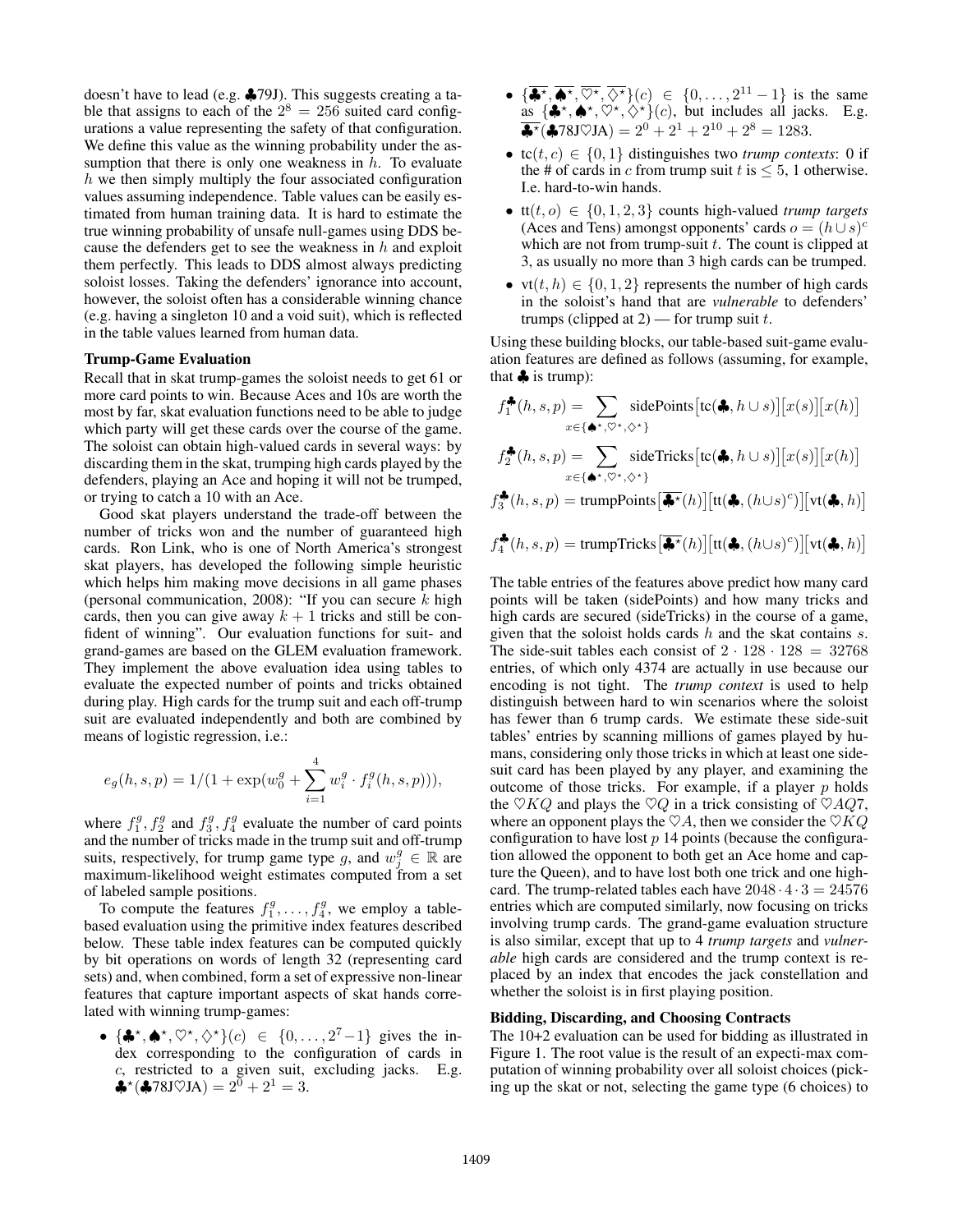

Figure 1: The simplified skat bidding search tree based on 10+2 evaluation.

be played, and discarding two cards (66 choices)) as well as chance nodes for the initial skat  $(22 \text{ choose } 2 = 231 \text{ possible}]$ ities).

Note that the hand-game branch of the tree is a convenient simplification in that we let the soloist "know" the skat cards so as to reuse the 10+2 evaluation function. This can cause the hand-game evaluation to be overly optimistic.

In the bidding phase, our program evaluates up to 92,862 leaf nodes with the 10+2 evaluation function in a fraction of a second on modern hardware. The program then bids iff the root value meets or exceeds a fixed bidding threshold  $B \in$ [0, 1]. Lowering B leads to riskier bidding. We chose  $B =$ <sup>0</sup>.<sup>6</sup> from self-play experiments.

Once our program has won the bidding, the tree is searched again to determine whether or not to pick up the skat. If not, the hand-game with the highest winning probability is announced. Otherwise, the program receives the skat cards and selects the contract and the cards to discard based on searching the relevant subtree.

# 4 Improving Search & Inference During Play

The Perfect Information Monte Carlo (PIMC) search algorithm is one of the most widely used methods for dealing with imperfect information games, and card games in particular. The algorithm works as follows. At the root node of the search, we first create a hypothetical world,  $w$ , where we assign a value to all unobserved variables in the current game state. In a card game, this would consist of distributing cards between the unobserved hands of our opponents. We then assume that all players have perfect information of the game and can therefore use standard perfect information game search methods, such as minimax with alpha-beta pruning, to determine the best move at the root for that world  $w$ . We record which move was best and then repeat this process as many times as possible, choosing a different  $w$  for each iteration. In the end, we simply play the move at the root which was most frequently recorded as the best move.

The application of PIMC search to card games, and in particular to the game of contract bridge, was first proposed by Levy [1989], and successfully implemented by Ginsberg [2001]. PIMC has recently been applied to skat by Kupferschmid and Helmert [2007] and to hearts and spades by Sturtevant and White [2006]. It is also the search algorithm we use for the skat program presented in this paper.

More recently, the UCT algorithm by Kocsis and Szepesvari [2006] has emerged as a candidate search algorithm for imperfect information games. UCT differs from Monte Carlo search in that statistics on moves are kept at interior nodes of the game tree instead of only at the root, and at each pass (or simulation) through this tree, moves are selected according to these statistics. UCT has been implemented in skat by Schäfer [2007] and in hearts by Sturtevant [2008]. Although in skat, UCT was unable to defeat PIMC search, in hearts it proved to be stronger than the previous best known computer hearts players.

#### 4.1 Perfect Information Search Enhancements

When evaluating moves in a perfect information setting, our program makes use of standard alpha-beta search enhancements such as transposition tables and shallow searches for sorting moves close to the root. For sorting moves in interior nodes, we combine numerous general and game-specific heuristics. Notably, the addition of the fastest-cut-first search heuristic [Furtak and Buro, 2009], which rewards moves based on their beta-cutoff potential and the estimated size of the underlying subtree, reduced the search effort by approximately 40%. The idea is that in cut-nodes it is sufficient to find one move with value  $\geq \beta$ . Therefore, in inhomogeneous trees visiting moves with high cutoff potential and small size first may lead to better search performance than starting with the potentially best move.

We also implemented a series of card-game- and skatspecific move ordering heuristics. As in [Kupferschmid and Helmert, 2007], we group cards according to their strength and only search one representative move in each group. For instance, when holding 7 8 suited in ones hand, both are equivalent. Similarly, 7 and 9 are equivalent if the 8 has been played in a previous trick. Care must be taken not to consider current trick-winning cards as being already played, because the player to move can still decide to take the trick or not. For example, when holding 79 in a suit in which the 8 has just been led, 7 and 9 are not equivalent. This sound forward pruning heuristic applies to all cards in null-games and the 789 and Jack card groups in trump games. In addition, at the beginning of the game we group Queens with Kings and Tens with Aces at the cost of small score differences. Our remaining heuristics for trump games reward moves for winning tricks, catching high cards, and putting the soloist in the middle position of play. In null-games, we bias move selection towards avoiding the soloist's void suits, preferring the co-defender's void suits, and sloughing the highest card in unsafe suits. Finally, we added node-depth information to null-game leaf evaluations which causes our program to delay losses as soloist and speed-up wins when playing as defender.

#### 4.2 Previous Work on Game State Inference

While skat has been studied by other authors, none of the previous work involves the inference of opponent cards during play. Research which uses inference in the closest man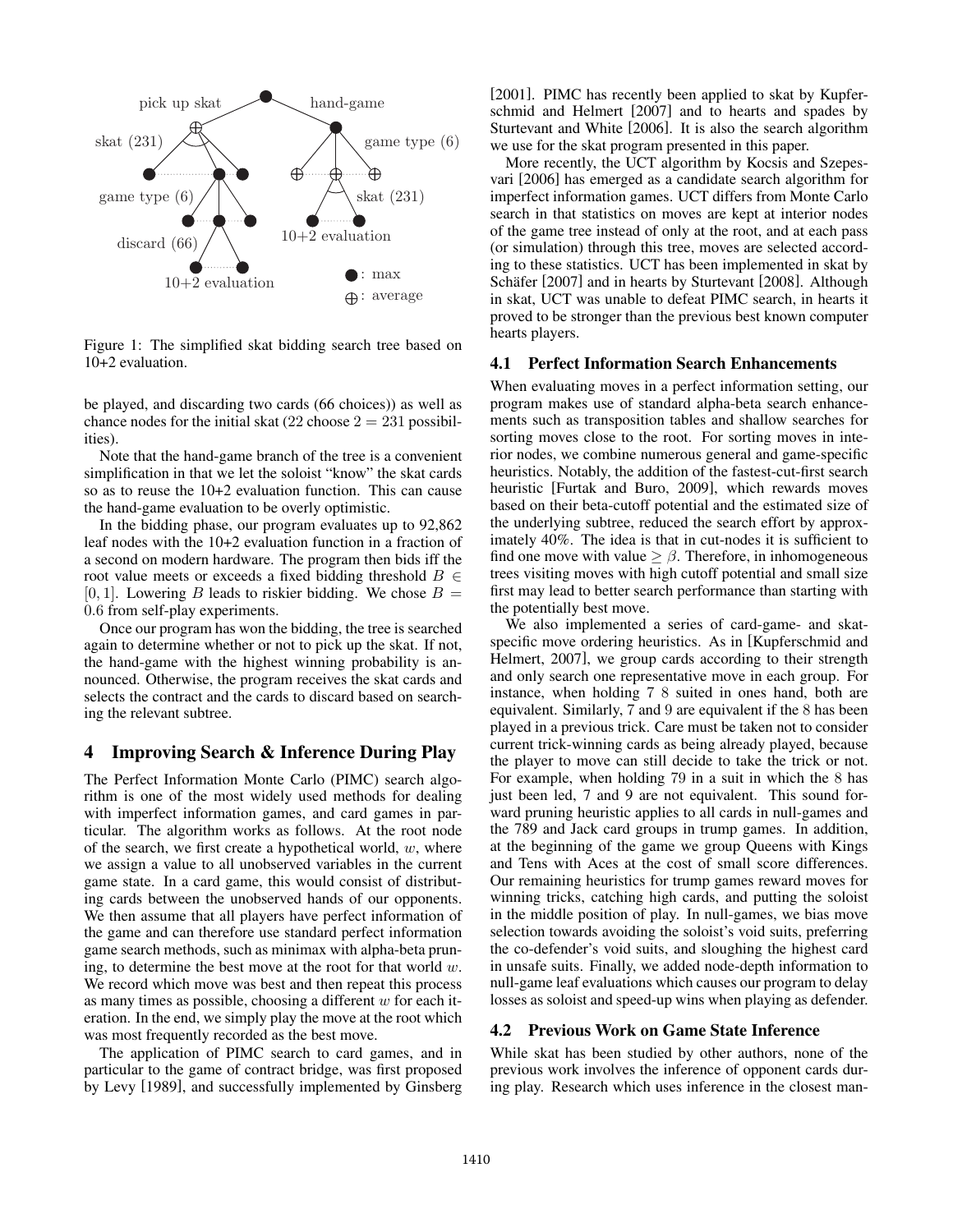ner to what we describe here includes work by Ginsberg in bridge [2001], and Richards and Amir in Scrabble [2007]. Ginsberg's bridge program, GIB, first places constraints on the length of card suits in each player's hand based on their bidding. For each such generated hand, GIB then checks whether it would have made the bid that was actually made in the game, throwing out hands that do not pass this test. Inference information from cardplay is incorporated as well, although precise details of how this is done are not presented in Ginsberg's work.

Richards and Amir's Scrabble program, Quackle, performs a simple form of inference to estimate the letters left on an opponent's rack (the *leave*) after the opponent has made a play. The probability  $P(\text{leave} | \text{play})$  is estimated using Bayes' Rule.  $P$ (leave) is the prior probability of the letters left on the opponent's rack, obtained analytically from tile-counting.  $P(\text{play})$  is a normalizing constant, and  $P(\text{play} | \text{leave})$  is obtained by assuming the opponent is playing greedily according to Quackle's static move-evaluation function; that is,  $P(\text{play} \mid \text{leave})=1$  if  $play$  is the best-ranked play possible, given what letters the player is assumed to have had, and 0 otherwise. These probabilities are then used to bias the hypothetical worlds that Quackle examines during its simulations.

#### 4.3 Inference Formulation

Our work has two key differences from that of Richards and Amir. The inference problem in imperfect information games can generally be described as the problem of finding  $P(\text{world} | \text{move})$  for an arbitrary hypothetical world and some move made by another player. An agent capable of playing the game can obtain  $P$ (move | world), which easily leads to  $P(\text{world} | \text{move})$  via Bayes' Rule. There are, however, two problems with this approach. The first, as Ginsberg and Richards and Amir point out, is that calculating  $P$ (move | world) for a large number of hypothetical worlds is intractable. The second is that if the computer player generates only deterministic moves (as is the case with GIB, Quackle and indeed our own program), then  $P(\text{move} | \text{world})$ will always be either 1 or 0. This makes the prediction brittle in the face of players who do not play identically to ourselves.

Therefore, the first key aspect of our work is that we obtain values for  $P(\text{world} | \text{move})$  by training on offline data, rather than attempting to calculate  $P$ (move | world) at runtime. The second key aspect is that we generalize the inference formulation such that we can perform inference on high-level features of worlds, rather than on the individual worlds themselves. Examples of such features include the number of cards a player holds in a particular suit and how many high-point cards she holds. So long as we assume independence between features and conditional independence between worlds and moves given these features (which may not be true, but allows for tractability), we can express the probability of a hypothetical world as follows:

$$
P(\text{world} \mid \text{move}) = \prod_{i} P(f_i) P(f_i \mid \text{move}) \tag{1}
$$

Here,  $f_1 \ldots f_n$  are all of the features present in the hypothetical world.  $P(f_i | \text{move})$  in this case comes from a database look-up, while  $P(f_i)$  adjusts for the number of worlds in which feature  $f_i$  is present, and can be calculated analytically at run-time. This inference can be easily extended to observing move sequences and used in card-playing programs to bias worlds generated in decision making modules.

#### 4.4 Application to Skat Cardplay

The current version of our skat program draws conclusions from bids and the contract based on (1), assuming independence, and biases worlds generated for PIMC accordingly. We distinguish between soloist and defender card inference because of the inherent player asymmetry in skat.

As soloist, our program first samples possible worlds  $w_i$ uniformly without replacement from the set of worlds that are consistent with the game history in terms of void-suit information and soloist knowledge. Given bid<sub>i</sub> := opponent i's bid, the program then computes

$$
P(w_i | \text{bid}_1, \text{bid}_2) = P(h_1(w'_i) | \text{bid}_1) \cdot P(h_2(w'_i) | \text{bid}_2),
$$

where  $w'_i$  represents the 32-card configuration in the bidding phase reconstructed from  $w_i$  by considering all played cards phase reconstructed from  $w_i$  by considering all played cards as well as the soloist's cards. Functions  $h_i$  extract the individual hands the opponents were bidding on from these complete 32-card configurations, and those are then evaluated with respect to the bid. In a final step, our program then samples worlds for PIMC using these values after normalization.

To estimate the probability of 10-card hands w.r.t. bids we could in principle make use of the bidding system we described in Subsection 3.2. However, we can only process 160 states per second, which is not fast enough for evaluating hundreds of thousands of possible hands in the beginning of the cardplay phase. Instead, we use table-based features, such as suit-length and high-card distributions, to quickly approximate hand probabilities by multiplying feature value frequencies that have been estimated from generated bidding data.

The same basic algorithm is used for defenders, but instead of basing the inference on the soloist's bid, we estimate the hand probability according to the announced contract, which is more informative than the bid. Again, this is done using our 10+2 evaluation. In addition, as a defender our program also considers all possible discard options for the soloist.

#### 5 Experiments

In this section we present performance results for our skat program, *Kermit*, that indicate that it is stronger than other existing programs and appears to have reached human expert strength. Measuring playing strength in skat is complicated by the fact that it is a 3-player game in which two colluders can easily win — as a team — against the third player. For instance, one colluder could bid high to win the auction and his "partner" lets him win by playing cards poorly. In this extreme form, collusion can be detected easily, but subtle "errors" are harder to spot. As this isn't a "feature" of our program, we score individual games using the Fabian-Seeger system which is commonly used in skat tournaments. In this system, soloists are rewarded with the game value plus 50 points if they win. Otherwise, soloists lose double the game value plus 50 points. In a soloist loss, each opponent is also rewarded 40 or 30 points, depending on whether 3 or 4 players play at a table.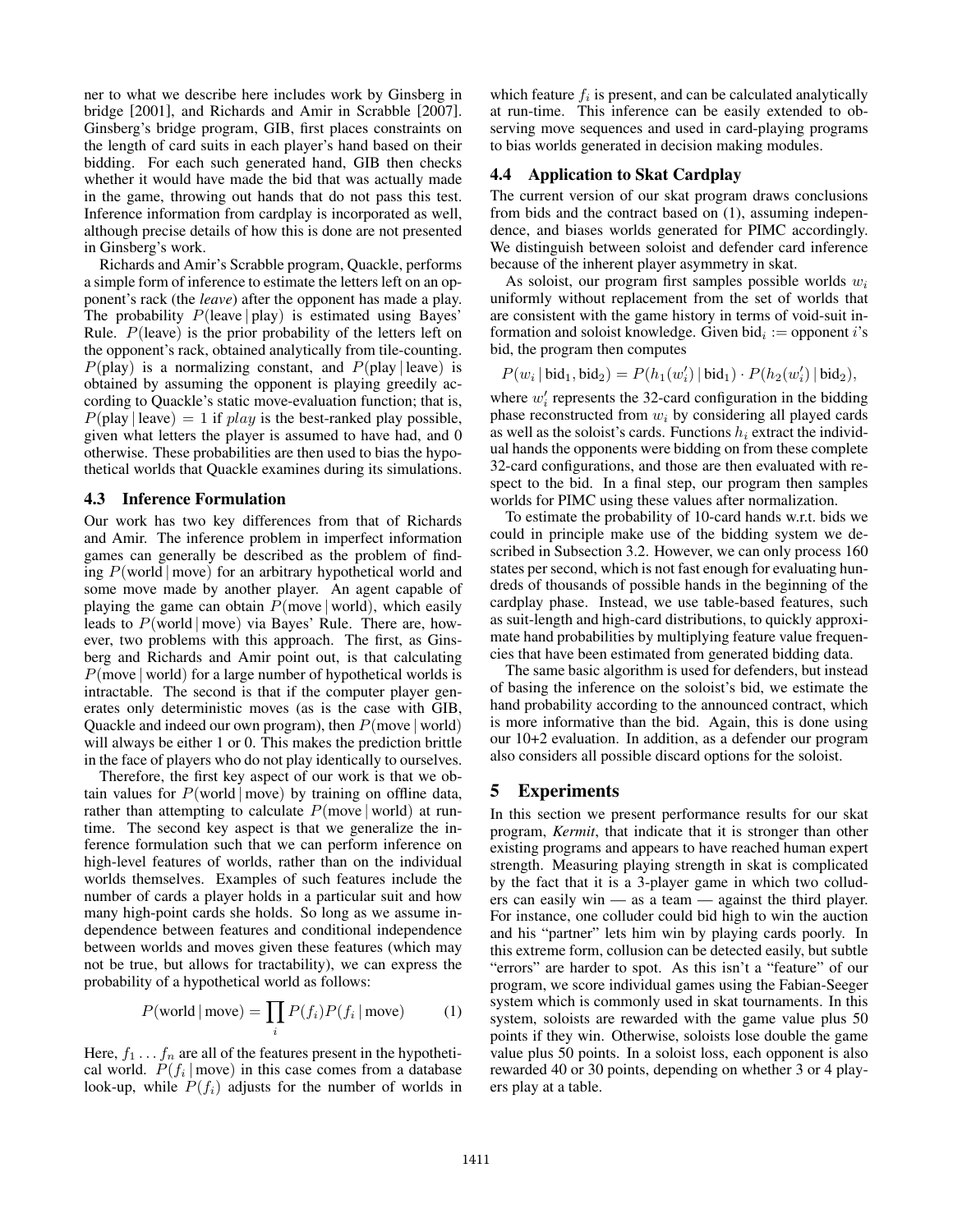#### 5.1 Playing Local Tournaments

We first compare the playing strength of our program by playing two kinds of tournaments to differentiate between cardplaying and bidding strength. For this purpose we generated 800 random hands in which, according to our bidding system using threshold 0.6, at least one player makes a bid. In the cardplay tournaments we then had two competing players play each of those games twice: once as soloist and once as defenders, for a total of 1600 games. In each game our bidding system determined the soloist, the contract, and which cards to discard. In the full-game tournaments two programs compete starting with bidding and followed by cardplay. To take player position and defender configurations into account, we played 6 games for each hand (i.e., ABB, BAB, BBA, AAB, ABA, BAA for players A and B), totalling 4800 games. All tournaments were played on 2.5 GHz 8-core Intel Xeon 5420 computers with 6–16 GB of RAM running Linux/GNU. Our skat program is written in Java and compiled and run using Sun Microsystem's JDK 1.6.0.10. The other programs we tested are written in C/C++ and compiled using gcc 4.3. Each program was given 60 CPU seconds to finish a single game.

Table 1 lists the results of tournaments between various Kermit versions, XSkat, and KNNDDSS. XSkat is a free software skat program written by Gunter Gerhardt (www.xskat. de). It is essentially a rule-based system which does not perform search at all and serves as a baseline. KNNDDSS is described by Kupferschmid *et al.* [2007; 2008]. It uses k-nearest-neighbor classification for bidding and discarding and PIMC search with uniformly random world selection for cardplay.

Listed are the point averages per 36 games (which is the

| Type             | Name           | Point Avg. | Std.Dev. | #    |
|------------------|----------------|------------|----------|------|
| Cardplay         | Kermit(SD)     | 996        | 50       | 1600 |
|                  | Kermit(NI)     | 779        | 54       | 1600 |
| Cardplay         | Kermit(SD)     | 986        | 51       | 1600 |
|                  | Kermit(S)      | 801        | 53       | 1600 |
| Cardplay         | Kermit(SD)     | 861        | 53       | 1600 |
|                  | Kermit(D)      | 820        | 54       | 1600 |
| Cardplay         | Kermit(SD)     | 1201       | 48       | 1600 |
|                  | <b>XSkat</b>   | 519        | 56       | 1600 |
| Cardplay         | Kermit(SD)     | 1012       | 51       | 1600 |
|                  | <b>KNNDDSS</b> | 710        | 53       | 1600 |
| <b>Full Game</b> | Kermit(SD)     | 1188       | 30       | 4800 |
|                  | <b>XSkat</b>   | 629        | 26       | 4800 |
| Full Game        | Kermit(NI)     | 1225       | 30       | 4800 |
|                  | <b>XSkat</b>   | 674        | 27       | 4800 |
| Full Game        | Kermit(SD)     | 1031       | 32       | 4800 |
|                  | <b>KNNDDSS</b> | 501        | 21       | 4800 |

Table 1: 2-way tournament results. S and D indicate that Kermit infers cards as soloist or defender, resp. The NI program version does not do any inference. In full-game tournaments Kermit uses bidding threshold 0.6.

| Name         | Zoot      |                                                              |     | Kermit   |                        |     |  |
|--------------|-----------|--------------------------------------------------------------|-----|----------|------------------------|-----|--|
|              | rowPts    | colPts                                                       | #   | rowPts   | colPts                 | #   |  |
| Zoot         |           | <b>942</b> (25) 942 (25) 6.4k 876 (43) <b>888</b> (44) 2.3k  |     |          |                        |     |  |
| Kermit       |           | <b>888</b> (44) 876 (43) 2.3k 919 (11) 919 (11)              |     |          |                        | 36k |  |
| <b>XSkat</b> |           | 577 (49) 1116 (44) 1.9k 592 (46) 1209 (43) 2.0k              |     |          |                        |     |  |
|              |           | Bernie 407(185) 1148(177) 133 588 (66) 1126 (65) 998         |     |          |                        |     |  |
|              |           |                                                              |     |          |                        |     |  |
| Name         | Ron Link  |                                                              |     | Eric Luz |                        |     |  |
|              | rowPts    | colPts                                                       | #   | rowPts   | colPts                 | #   |  |
| Zoot         |           | <b>927</b> (141) 604 (137) 213 <b>918</b> (38) 860 (38) 2.7k |     |          |                        |     |  |
| Kermit       | 876 (101) | 898(99)                                                      | 408 |          | 836 (43) 739 (42) 2.3k |     |  |
| <b>XSkat</b> |           | 572 (75) 1075 (72) 812 829 (296) 760 (300)                   |     |          |                        | 50  |  |
|              |           |                                                              |     |          |                        |     |  |

Table 2: Skat server game results. colPts and rowPts values indicate the point average for the column and the row players, resp, while the # column is the number of hands played. Standard deviations are shown in parentheses.

usual length of series played in human tournaments), its standard deviation, and the total number of games played. Averaging 950 or more points per series when playing in a skat club is regarded as a strong performance. As indicated in the top three rows, adding card inference to Kermit makes it significantly stronger, with defenders inferring the soloist's cards having the biggest impact. The following two rows show that the cardplay of XSkat and KNNDDSS, which do not use card inference apart from tracking void suits, is weaker than Kermit(SD)'s. In the full game tournaments XSkat's performance is slightly better, which means that its bidding performance is better than its cardplay relative to Kermit. The similar performance between the inference and no-inference versions of Kermit against XSkat indicate that Kermit's inference is robust enough that its quality of play is not compromised even against an opposing player very different from itself. The performance drop of KNNDDSS when playing entire games is caused by Kermit outbidding it by a rate of more than 3:1, even at an aggressive bidding threshold of 51 points used for KNNDDSS. We suspect a bug in KNNDDSS's implementation and are working with its authors to resolve this issue.

#### 5.2 Playing on a Skat Server

To gauge Kermit's playing strength compared to that of good human players, we gathered game data from a skat server, which we summarize in Table 2. The top entries list the results of Zoot, Kermit, XSkat, and Bernie playing against Zoot and Kermit, where Zoot is a clone of Kermit using bidding threshold 0.55 instead of 0.6. Bernie is a program written by Jan Schäfer [2007] that uses UCT search with XSkat as playout module in all game phases. The results show that the Kermit variations dominate these two programs when averaging over all games they played together against other players on the server. The bottom entries presents the results for Ron Link and Eric Luz, who are members of the Canadian team that won the skat world-championships in 2006 and 2008. Although some entries do not indicate a statistically significant